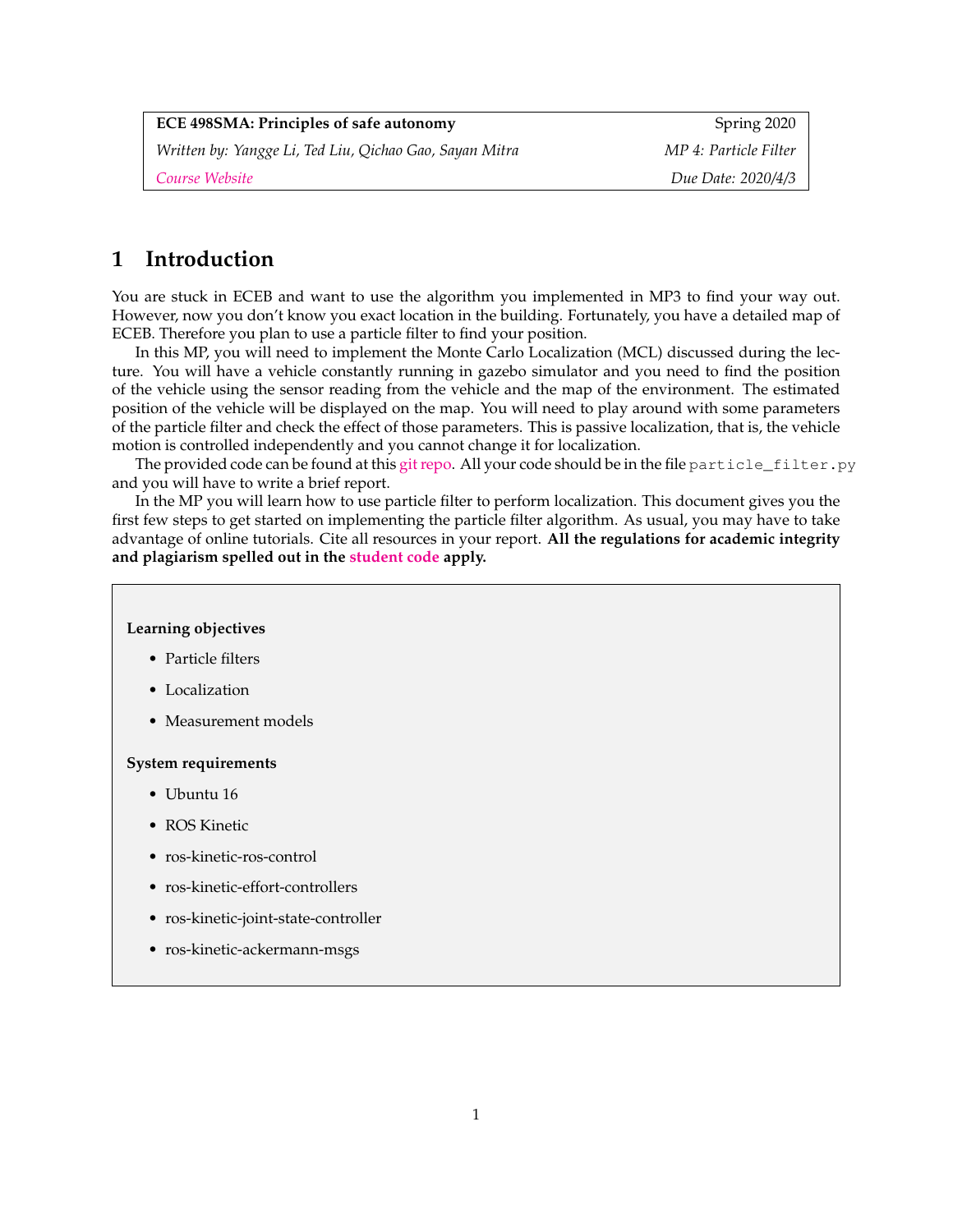## **2 Module architecture**

This section describes components that are important for this MP. However, in this MP you only need to implement some of the components. The components marked by \* are not *required* for you to implement, but feel free to check them. In fact, as class project may be utilizing a similar simulation framework, learning about these components may help with your projects. The overall architecture of this MP is shown in figure [1.](#page-1-0) Detailed explanation for each of the components in the figure can be found in the following section



<span id="page-1-0"></span>Figure 1: Architecture of this MP. Map, Robert, Particles module are located in maze.py

## **2.1 Gazebo simulator\***

As usual, this MP will rely on the gazebo simulator. In the gazebo simulator, we have created an environment for the first floor of ECEB. Feel free to take nostalgic virtual tours of your favorite cafe and machine shops as you WFH. Gazebo will acquire the position and orientation of the vehicle from the vehicle model and controller module and display the state of the vehicle in the ECEB environment. The Gazebo simulator will constantly send the current state (position and orientation) of the vehicle to the robot module so the robot odule is able to send its sensor reading to MCL. As your particle filter calculates the location of the vehicle, it will show the estimated location in the gazebo simulator as a marker on the ground.

## **2.2 Vehicle model and controller\***

These two modules are implemented in vehicle.py and controller.py. These two modules drive the vehicle constantly in the gazebo simulator through a series of waypoints by computing the current position and orientation of the vehicle and send the information to gazebo simulator. You should not modify these two modules.

## **2.3 Robot and Particle\***

Robot and Particle are two classes defined in the maze.py file. The particle class, as its name suggests, defines the particle that is used in the particle filter algorithm. It has properties recording its  $x, y$  position, its orientation (heading), a weight and the map of the environment, which is the maze. The particle also has a model of the sensor on the robot that can calculate the distance between particle and nearby wall. Details about how the sensor model works will be discussed in section [3.1.3.](#page-3-0)

The robot class stores the state of the actual vehicle in the gazebo simulator. It is a derived class of the particle class. The robot will acquire its exact state from the gazebo simulator. The robot have a sensor on it that can measure the distance between the robot and nearby wall. However, the reading from the sensor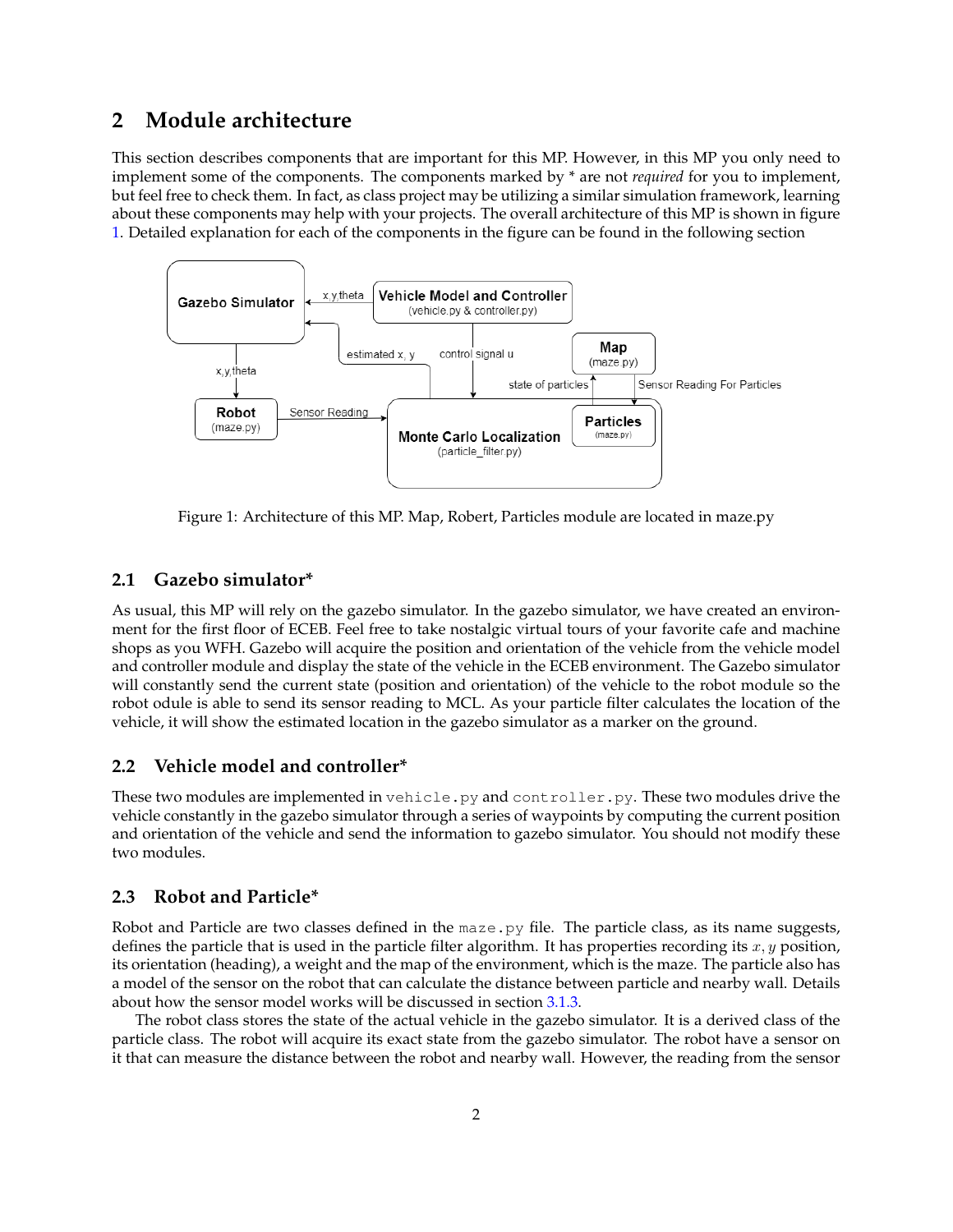have noise and may not be accurate. Details about how the sensor model works will be discussed in section [3.1.3.](#page-3-0)

## **2.4 Map\***

This module is located in the maze.py file. This module encodes the map of the environment that the vehicle stays in. The estimated state of the vehicle will be displayed in this map. Also, the sensor reading from the particles will be based on this map.

### **2.5 Monte Carlo Localization**

This module is located in the particle\_filter.py file. This is the main module you will working on. This module contains the implementation of the Monte Carlo Localization that is based on the sensor reading from the robot, sensor reading from each particle from the map, and the control signal from vehicle model and controller. In addition, the MCL will hold a list of particles. The output from this module is the estimated position of the vehicle in the ECEB environment. In this MP, the MCL resides in the runFilter function. You will need to implement this function together with some helper functions to do the calculations. Detailed guide on how to implement this module is given in the next section.

## **3 Development instructions**

### **3.1 Monte Carlo Localization (MCL)**

As already talked about during the lecture, given a map of the environment, MCL can be used to approximate the posterior probability distribution of current location based on motion models and measurement updates. The algorithm should holds a list of uniformly random generated particles in initialization. Then as the vehicle moving, the algorithm will shifts the particles to predict its new state after the movement. With the sensor reading from the vehicle, the particles are weighted and resampled based on how well the actual sensed data correlated with the predicted state. The algorithm will run iteratively and ultimately, most of the particles should converge toward the actual state of the vehicle.

#### <span id="page-2-0"></span>**3.1.1 runFilter**

The algorithm will be implemented in the runFilter function. The steps in this function are straightforward. You only need to constantly loop through three steps as shown in [3.1.1.](#page-2-0) Suppose  $p = \{p1 \dots pn\}$  are the particles representing the current distribution:

```
def r u n F i l t e r
    while True :
         sampleMotionModel(p)
         updateWeight(p)p = resampleParticle (p)
```
The weighted sum of the position and orientation stored in particles will determine the estimated position and orientation of the vehicle and will be displayed on the map.

#### **3.1.2 sample motion model**

In this part of the algorithm, the robot needs to predict its new location based on the actuation command (control input) given, by applying the simulated motion to each of the particles.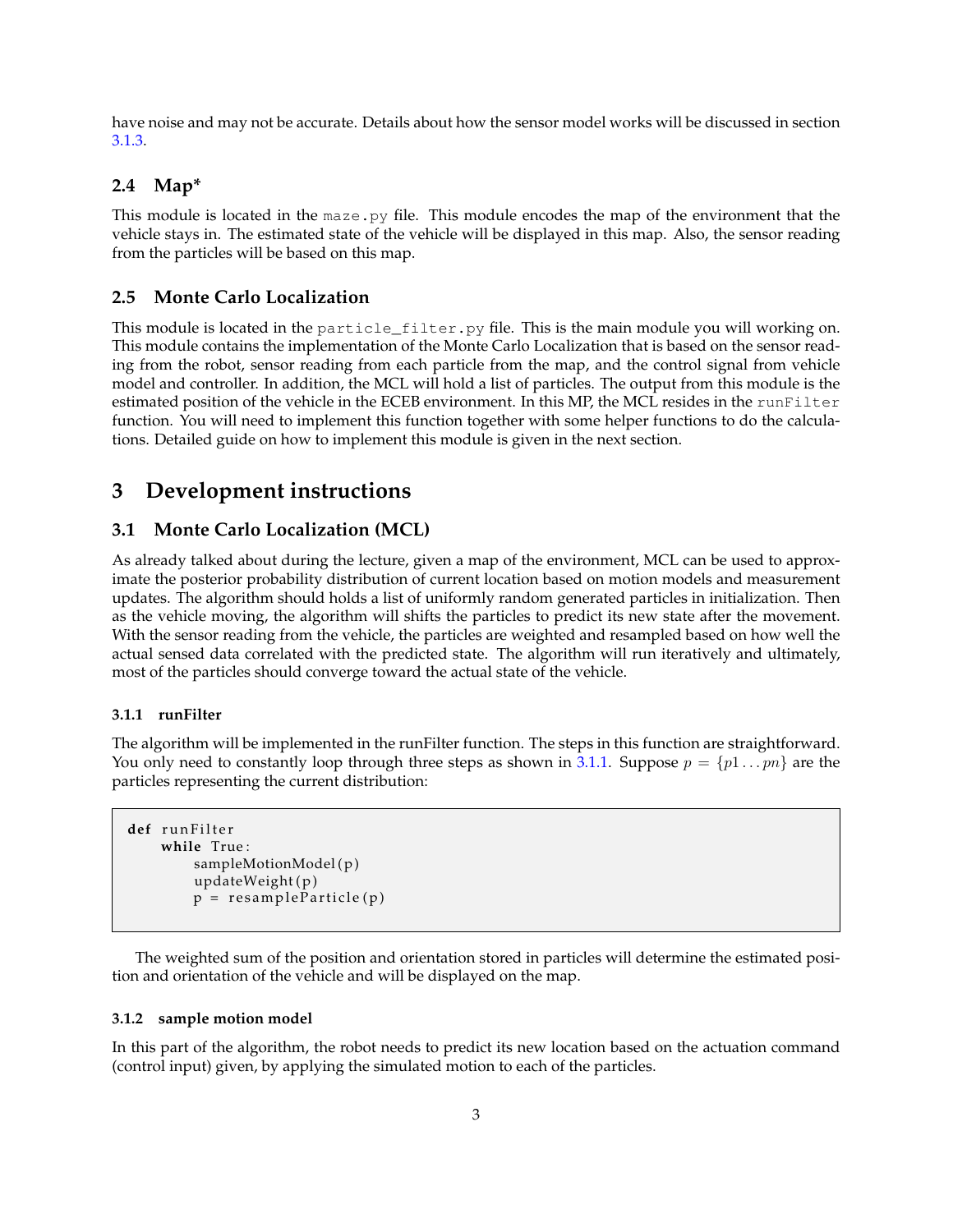

Figure 2: Overall flowchart of a MCL based algorithm.

For this MP, the vehicle have the same dynamics as MP2, which is given as

$$
\begin{aligned}\n\dot{x} &= v_r \cos(\theta) \\
\dot{y} &= v_r \sin(\theta) \\
\dot{\theta} &= \delta\n\end{aligned} \tag{1}
$$

Where  $v_r$  and  $\delta$  are the control signal calculated by the controller.

In this MP, the vehicle will constantly publish the control signal ( $v_r$  and  $\delta$ ) in ros topic /gem/control. The particle will subscribe to that topic and record the control signal in list self.control. The time duration for each control signal is 0.01s.

With all the above information, we are able to simulate the movement for each particle. We will use the numeric integrator package ode in the scipy.integrate package to perform the simulation. Detailed documentation for how to use the integrator can be found [here.](https://docs.scipy.org/doc/scipy/reference/generated/scipy.integrate.ode.html) In this case, the initial condition for each particle is the current state of the particle. You should perform integration iteratively with the series of control input stored in self.control with time step 0.01. By doing this, you can properly predict the new location of the particle.

#### <span id="page-3-0"></span>**3.1.3 Sensor model and weight updates**

After propagating particles with state model and control command, we now need to assign a new weight for each of them according to the measurement from the sensor.

There are four sensors installed on the front, back, left and right of the GEM module. The sensors measure its **perpendicular distances** to the closest walls in four directions in order of (front, right, back,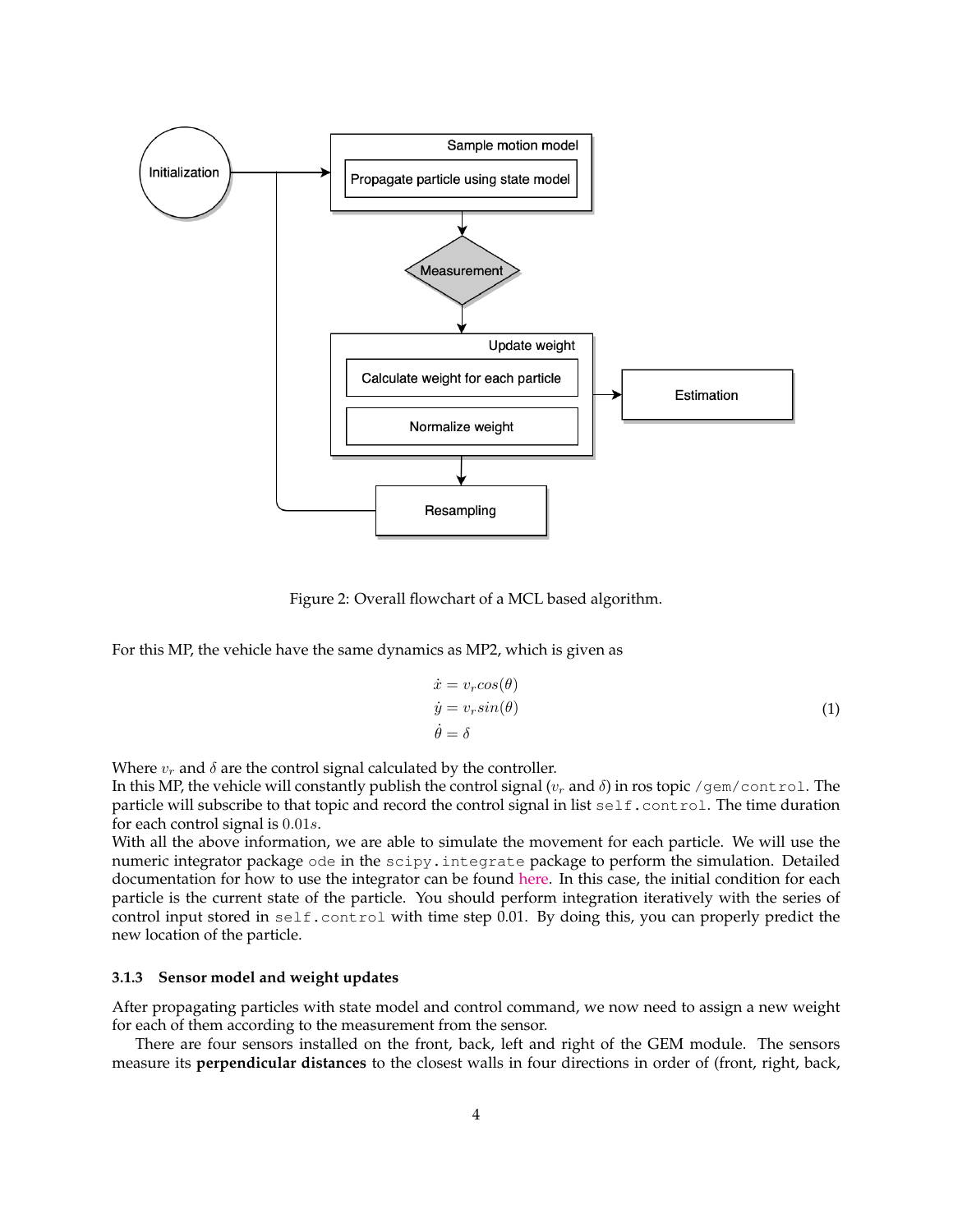

Figure 3: Sensor on GEM.

left) with respect to the local frame of the vehicle. To further simplify the problem, the orientation of the vehicle while reading sensor is quantized into four 90 degree region. For example, if the orientation of the vehicle is between -45 degree and 45 degree, it will be treated as 0 and if the orientation of the vehicle is between 45 degree and 135 degree, it will be treated as 90. Therefore, for example, if the heading of the vehicle is between 135 degree and 225 degree, read\_sensor returns list [Reading 2, Reading 1, Reading 4, Reading 3]. In reality, sensor reading always have some noise, thus our robot measurement from read \_sensor is not noise free and it contains some level of noise. To have a more accurate simulation, this mp also take sensor limit into account. Each sensor has a certain effective range and it cannot recognize obstacles that is not within its range. sensor\_limit is an argument that can be changed when you run the python file. Details about how to change it will be discussed in section [3.3.](#page-5-0)

To assign the weights to the particles, we need to compare the similarity between the real sensor measurements and the particle sensor measurements. In this MP we will use self.weight\_gaussian\_kernel to calculate the likelihood between the two sensor readings. This function takes in two sensor readings, ideally one from the vehicle and the other from the particle, and a standard deviation value, default value set to 10. It will compute and return the weight of particle base on the Gaussian kernel. Please note, the weights need to be normalized before get into the resampling step.

#### **3.1.4 Resampling particles**

In this part of the code, you are supposed to implement function resampleParticle() to resample particles according to the weight calculated from the section above to replace old set of particles. The newly sampled particles will be more likely to reside around the partiles that have higher weight. It is recommended to first start implementing this function using multinomial resampling method:

- 1. Calculate an array of the cumulative sum of the weights.
- 2. Randomly generate a number determine which range in that cumulative weight array to which the number belongs.
- 3. The index of that range would correspond to the particle that should be created.
- 4. Repeat sampling until you have the desired number of samples.

Implement and compare at least **TWO different** resampling techniques then put your result in report. Feel free to declare any additional function in particle\_filter.py for different resampling methods. For more information about particle filter resampling techniques you can checkout this paper [\[1\]](#page-7-0).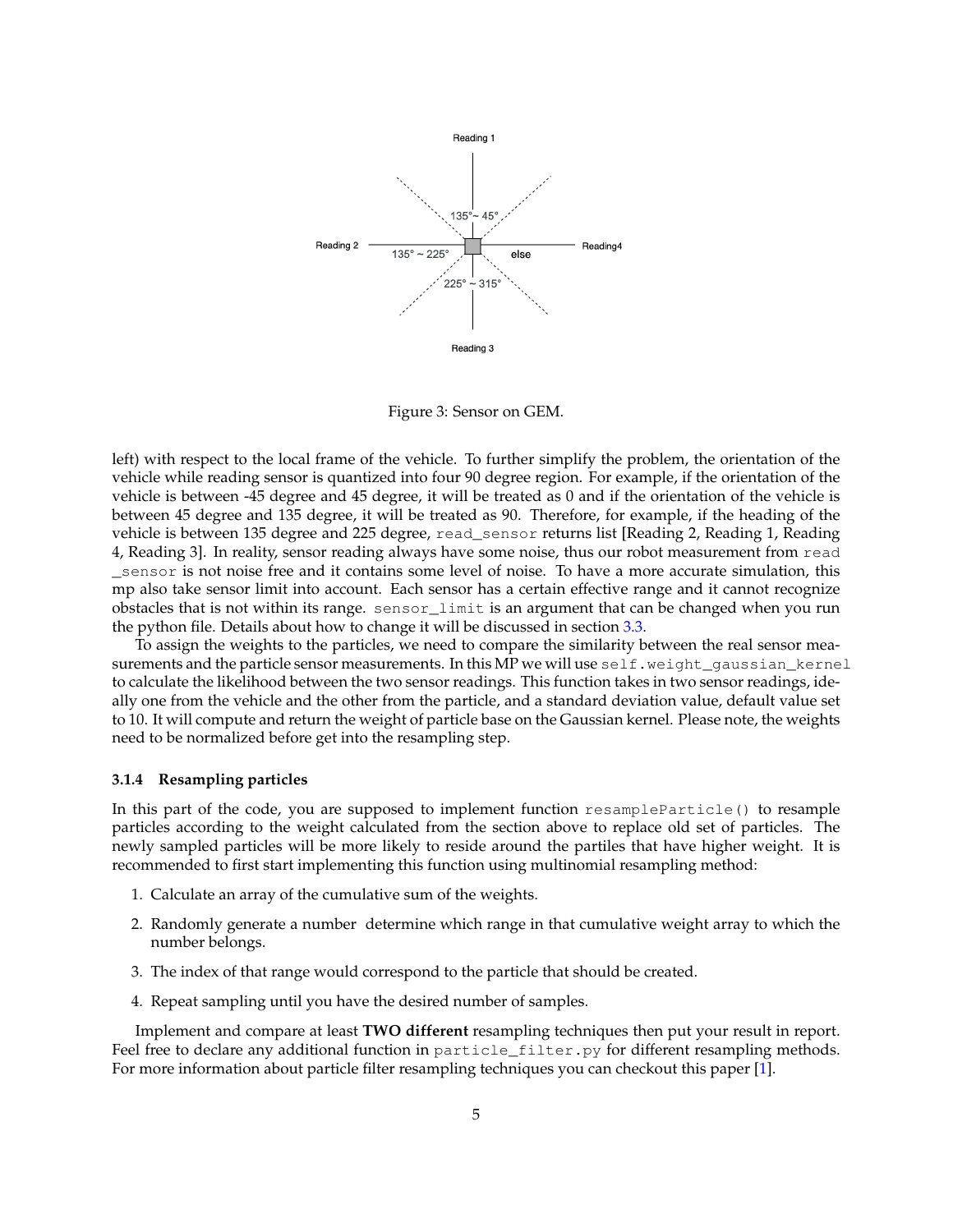### **3.2 Gazebo Environment and Map**

In order to reduce the amount of computational power required for the particle filter, we restrict the vehicle to move in the north west corner of the ECE building (region around machine shop) as showing in figure [4.](#page-5-1) More specifically, we choose a rectangle region with width 120, height 75, and bottom left corner at position



<span id="page-5-1"></span>Figure 4: North west corner of ECEB. The vehicle is at its default location

 $(x, y) = (-85, 45)$ . Because of that, the map we have only represent that region as shown in fig [5.](#page-6-0) Therefore, all the particles we choose should from that region. Moreover, to better discretize the map to get better accuracy, each grid in the map is divided into 100 segments horizontally and vertically. Therefore, a point  $p = (x, y)$  in the gazebo simulator can be converted to a point  $\bar{p} = (\bar{x}, \bar{y})$  as shown below:

$$
\bar{x} = (x + 85) * 100
$$
  
\n
$$
\bar{y} = (y - 45) * 100
$$
\n(2)

## <span id="page-5-0"></span>**3.3 Running experiment**

For this MP, you should be able to start the gazebo environment using command

roslaunch mp4 mp4\_eceb.launch

Then you should start running the vehicle in the environment using command

python vehicle.py

if the vehicle is at the default location when the gazebo is launch as shown in figure [4.](#page-5-1) If the vehicle is not at that starting location, you should first run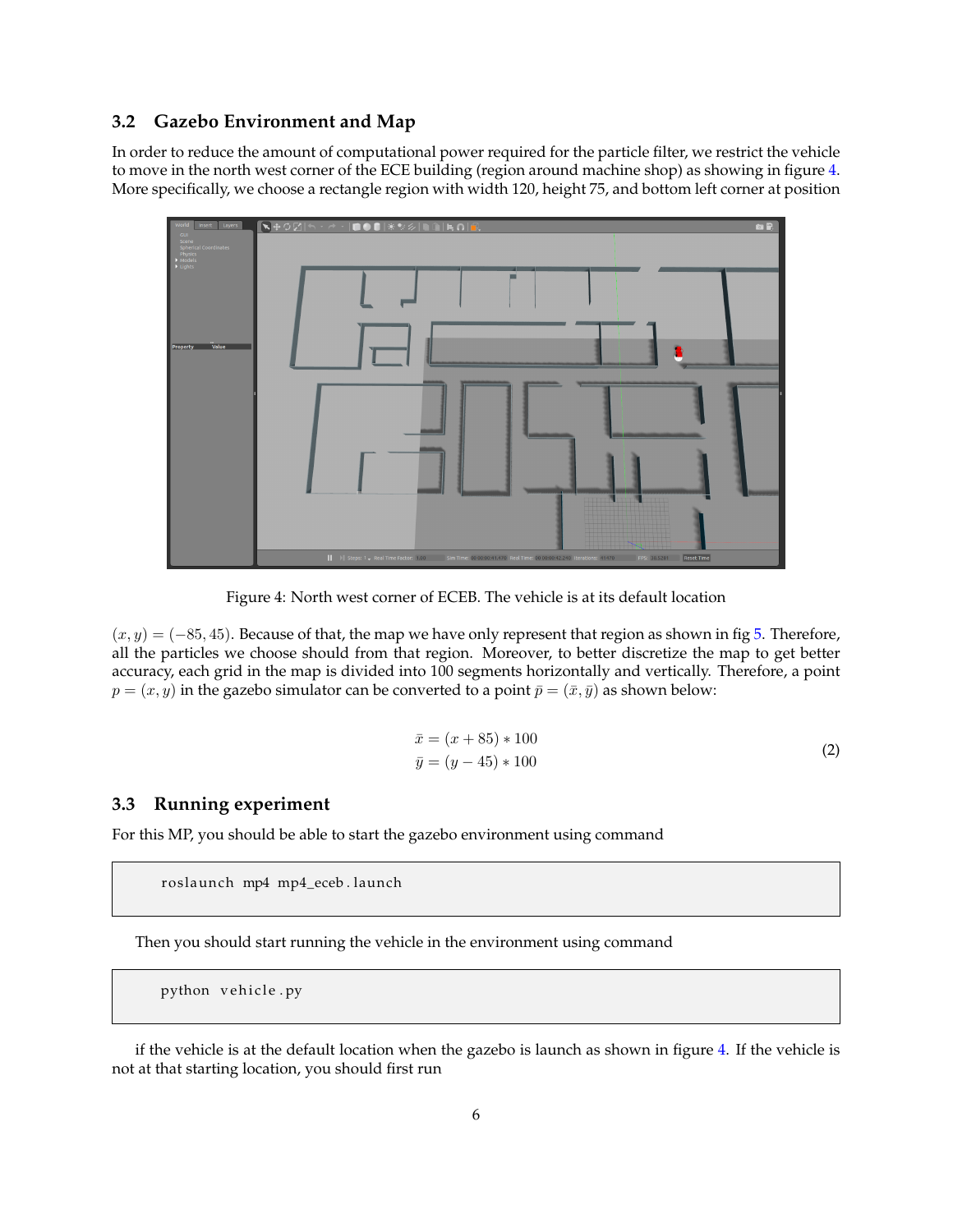

<span id="page-6-0"></span>Figure 5: Maze map in bird's eye view.

python respawn . py

with **no argument** before running the vehicle or the vehicle may not be able to follow the waypoints. With the car running, you can now run the particle filter by using command

python main.py --num\_particles 1000 --sensor\_limit 5

The particle filter can take arguments

- 1. num\_particles This parameter defines the number of particles used in the particle filter. The default value of this parameter is 1000
- 2. sensor\_limit This parameter defines the distance the sensor can see. If the distance between the vehicle and a wall is beyond the sensor limit, the sensor will not be able to see the wall and therefore will return value equal to sensor limit. The default value of this parameter is 5.

When the Particle filter is running, you will be able to see a python turtle window pop up with the map in it as shown in figure [5.](#page-6-0) You should be able to see two turtles in the map, which corresponds to the actual and estimated state of the vehicle. The actual state of the vehicle is represented by the green turtle and the yellow turtle represents the estimated state of the vehicle. The estimated particles are represented by blue arrows. If you implementation is correct, you should be able to see the particles (blue arrows) converge to the actual position of the vehicle (green turtle).